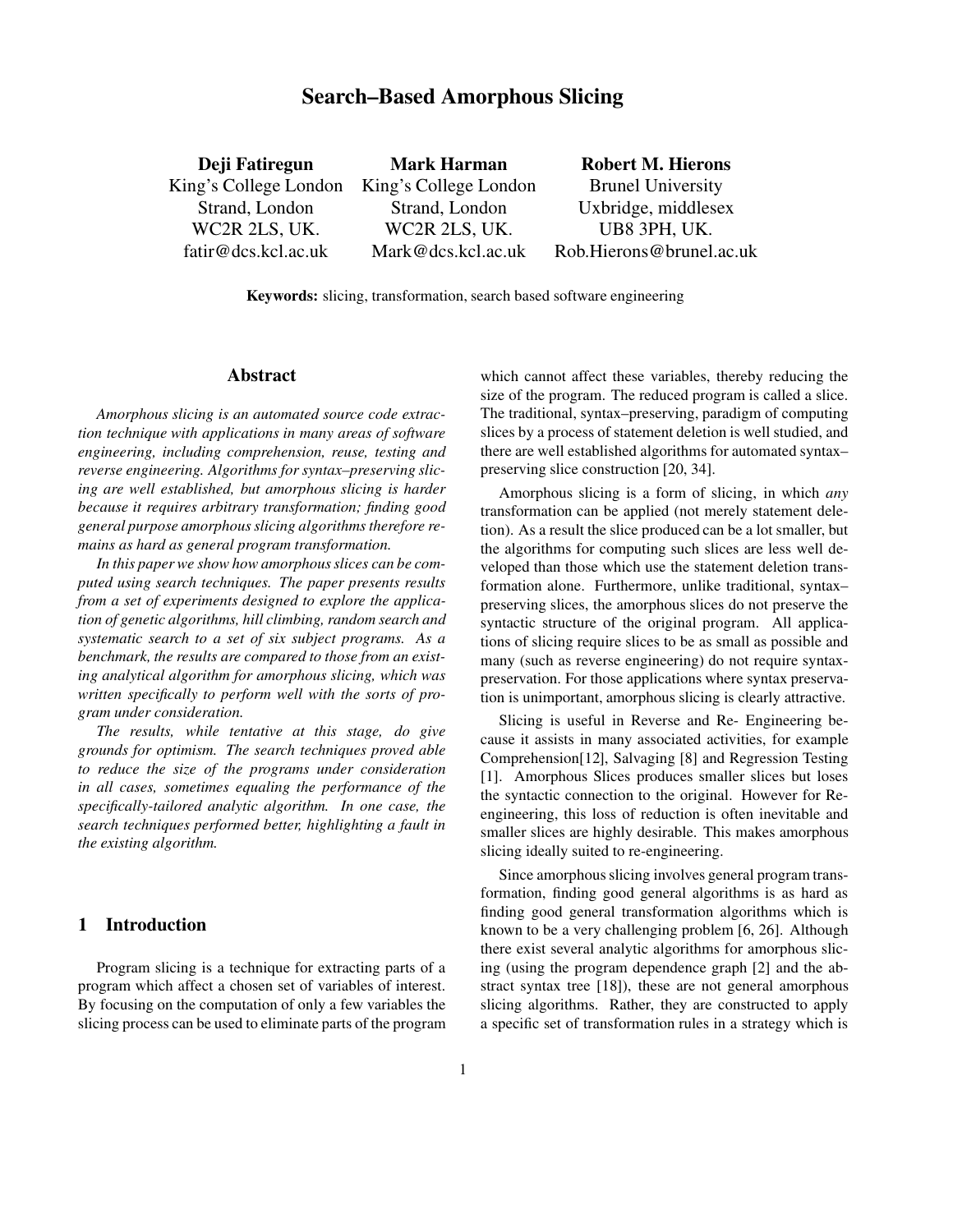optimised to producing amorphous slices for a certain class of programs.

This paper proposes a new method for generating amorphous slices for programs using search–based techniques. It is our hypothesis that searching for a series of meaning preserving transformations based upon an appropriate objective measure may result in the generation of good amorphous slices. We tackle the problem using four different search heuristics which will be described further - a Genetic Algorithm (GA), a Hill Climb Algorithm (HCA), a Systematic Search Algorithm (SSA) and a pure Random Search Algorithm (RSA).

The problem of computing amorphous slices is reformulated as a problem of removing redundant computations by transformation. The search explores the space of possible transformation sequences. The fitness function rewards those transformations which can reduce the redundancies in the program. The advantage of using search is that the search techniques are highly adaptive, producing a sequence of transformations tailored to the particular program to be sliced. In this way, the overall approach is, at once, both general and specific. It is a general approach because it can be deployed to slice arbitrary programs. However, application of the approach to each program to be sliced is, nonetheless highly specific; the transformation sequence which results is tailored to the problem of slicing that particular program.

The paper presents results from the application of the four search techniques and compares these with results obtained from the syntax-directed analytic slicing algorithm LinIAS [18]. The results presented here come from the application of these techniques without a significant degree of 'tuning'. Nonetheless, the results are very encouraging. The search techniques were always able to reduce the size of the original program. Since minimal slicing is not decidable (even in the restricted, syntax–preserving, paradigm [34]) *any* reduction in program size is useful.

The results also show that random search performs well. This indicates that there is 'more mileage' yet to be gained from the more sophisticated search techniques, such as Hill Climbing and Systematic Search. The systematic search also performs well, indicating that a hybrid approach which combines elements of systematic search with genetic algorithms and hill climbing may be effective.

Finally, a search-based approach was, at least on one occasion able to perform *better* than the analytic algorithm. This was highly surprising, because the analytic algorithm is known to perform well for this class of programs. In this case, the use of search revealed a bug in the algorithm used to construct syntax–preserving slices, which was a component of the amorphous slicing algorithm used in an implementation of the LinIAS system [18].

The primary contributions of this paper are to:

- *•* Introduce the idea of using search heuristics to construct amorphous slices.
- Present initial results indicating the feasibility of the search-based approach to slice construction.
- *•* Compare different search approaches for this problem, including a systematic search technique designed specifically for search-based transformation.

The rest of the paper is organised as follows: Section 2 describes traditional syntax–preserving slicing and amorphous slicing. Section 3 informs of the motivation behind using search techniques in generating amorphous slices and descirbes how search is applied. Section 4 describe the algorithms analysed in this work. Sections 5 and 6 detail the experiments carried out and provide a discussion of the results respectively highlighting interesting outcomes. Section 7 describes related work in this area while Section 8 describes future areas in this research. Section 9 presents the conclusions.

#### **2 Slicing and Amorphous Slicing**

Program Slicing is an automated source code extraction technique which produces a version of a program that preserves a projection of the original program's semantics [3, 11, 30, 34]. Traditionally, this projection is defined in terms of a subset of variables of interest and is constructed using the sole transformation of statement deletion [34]. The slice is therefore a subprogram which preserves a subcomputation.

Amorphous slicing can be thought of as a generalisation of slicing: the semantic requirement is retained, but the syntactic requirement is relaxed. This makes amorphous slicing more like transformation than traditional slicing. Similarly, amorphous slicing can be thought of as a generalization of program transformation: the semantic requirement to preserve the meaning of the program is relaxed to the requirement that the (projected) semantics *with respect to the slicing criterion* is preserved.

Transformations which tend to reduce program size are like slices in that they preserve the (projected) semantics of the program, but are unlike slicing because they do not preserve syntax. On the other hand, slicing is like transformation in the way it preserves the semantics of the program for some projection of the original semantics. Thus, *amorphous slicing* is the result of combining slicing and transformation.

It is widely believed that amorphous slices tend to be smaller than static slices because of the relaxed syntactic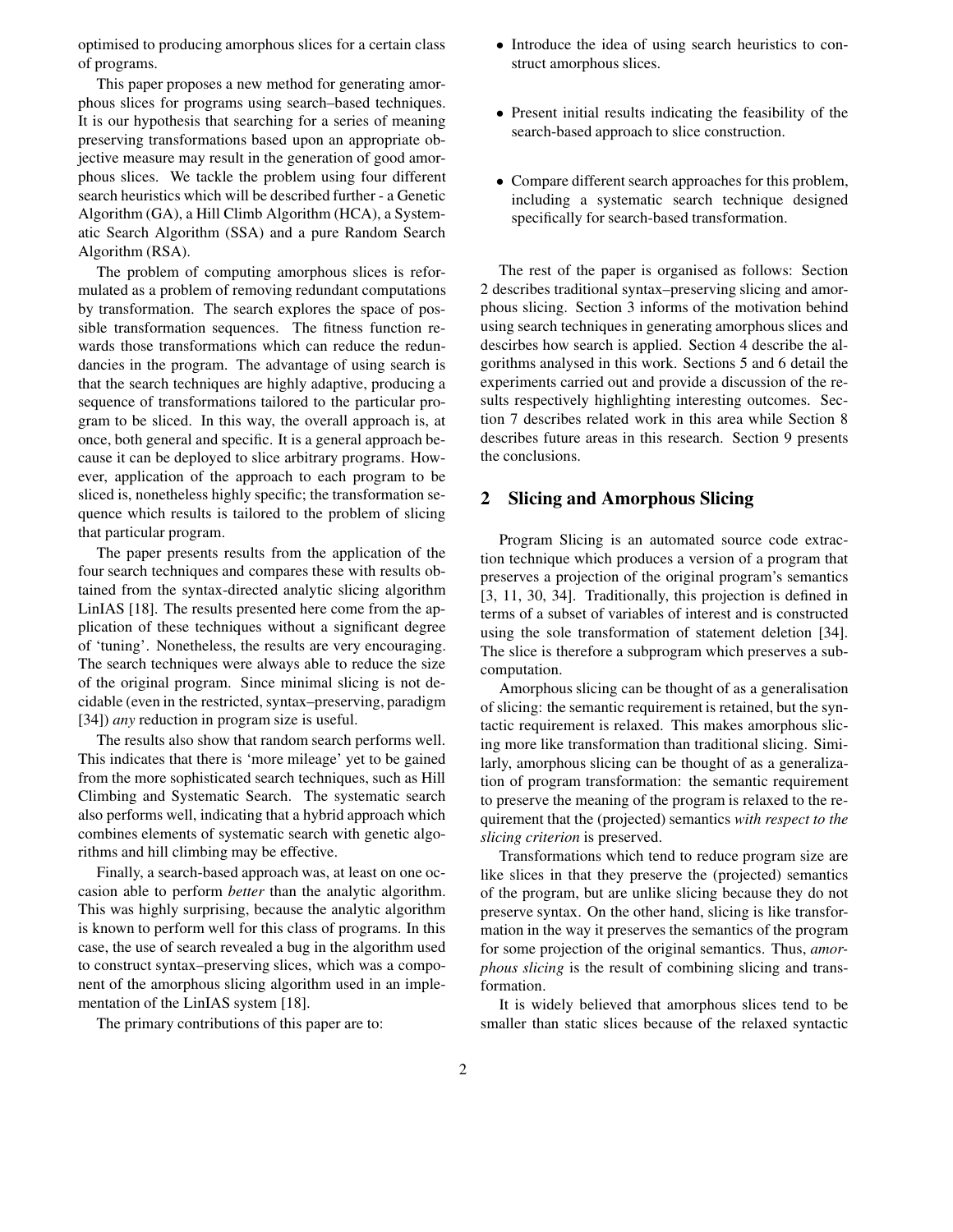requirements placed on them and the fact statements and expressions may be transformed further using rules from a pool available to the amorphous slicer. Figure 1 shows an example of an amorphous slice and the possible further reduction in slice size when compared against syntax– preserving slices. Amorphous Slicers currently work using analytical algorithm that reduce dependencies, transforming program constructs. However it is also known that the problem of achieving minimal slices is undecidable. Therefore, it may still be possible to find even smaller slices than those being achieved by existing amorphous slicers. It is this reasoning that has fed the idea of a search-based approach.

That given a similar set of domain specific transformation rules as is available to an existing amorphous slicing system and an appropriate objective metric (slice size reduction), that the search heuristics may find sequences and combinations of the rules to return smaller slice sizes.

Researchers such as Tip [30], and Binkley and Gallagher [3] and De Lucia [11] have all provided surveys of Program Slicing: techniques and applications and slicing paradigms. Binkley and Harman [4] present a survey of empirical results on program slicing.

# **3 Amorphous Slicing as Search-Based Transformation**

Inherent in the idea of amorphous slicing, is the application of transformation rules such as constant propagation, statement deletion, etc., in unfolding expressions. These specific transformation rules are selected from a pool using an appropriate selection strategy. Typically if the pool of transformation rules is sufficiently large, then the number of combinations of rules which may be applied at any node in the program is exponential.

The search space is thus wide enough for any number of heuristic search methods applied to explore the possibilities for finding sequences of good meaning–preserving transformation rules that would generate smaller program slices.

### **3.1 Reformulating Amorphous Slicing as a Redundancy Removal Problem**

In order to compute valid amorphous slices that preserve the computation for a single variable of interest using a search–based approach, we re–formulate the problem as a redundancy removal problem by appending killing assignment statements to the program and then optimise by removing (transforming out) these redundant statements.

Given a variable *x* captured by our slicing criterion and a set of defined variables  $V$  in a program, such that,  $V' =$ *V* - *x*, to obtain a slice *S* which represents a projection of the semantics of a program  $P$  with respect to  $x$  in the slicing criterion, we need to ensure that our algorithm preserves the existence of *x* in *S*.

For all variables  $v$  in  $V'$ , we append killing assignments such that:  $v = C$  (where *C* is some arbitrary constant value). Figure 2 illustrates the reformulation as redundancy removal by the addition of killing assignments. [13] describes the idea of search-based transformations and the mapping between a sequence of transformation rules and the encoding system used in this work.

## **3.2 Fitness Measure**

Subsequent to the reformulation of the problem as one of redundancy removal through the inclusion of the killing assignment statements to the statements, we select an appropriate fitness measure which our search procedure would optimise. The optimisation problem is to minimise the size of the amorphous slice computed, that is, the smaller the slice size obtained, the better the solution.

The fitness measure for our algorithms minimises the size of the source program (LoC) and is computed by subtracting the size of the slice computed from the size of the original program:

*fitness of individual = length of original program - length of slice produced by individual*

### **4 Search Algorithms**

#### **4.1 Genetic Algorithm**

A Genetic Algorithm (GA) is a population-based search procedure, which starts with an initial random solutions (represented as chromosomes) called the population and evolves over several iterations or generations, such that the individuals (solutions) in successive generations have better or at least of no worse fitness values than those in preceding generations. An optimised individual is one which presents a more desirable solution to the given problem.

GAs imitate the natural process of evolution and use evolutionary operators such as crossover and mutation to alter the population across several generations toward optimality.

We employ a GA to evolve the sequences of transforms that would result in the best possible program. Our approach is to use the transformation sequence to be applied to the program as the individual to be optimised. Using the transformation sequence as the individual makes it possible to define crossover relatively easily. In our implementation, we combine two sequences of transformations using a single point crossover, selecting a point at random along the chromosome and swapping adjacent sides. The result is a valid transformation sequence and since all transformation rules are meaning preserving, so are all sequences of transformation rules.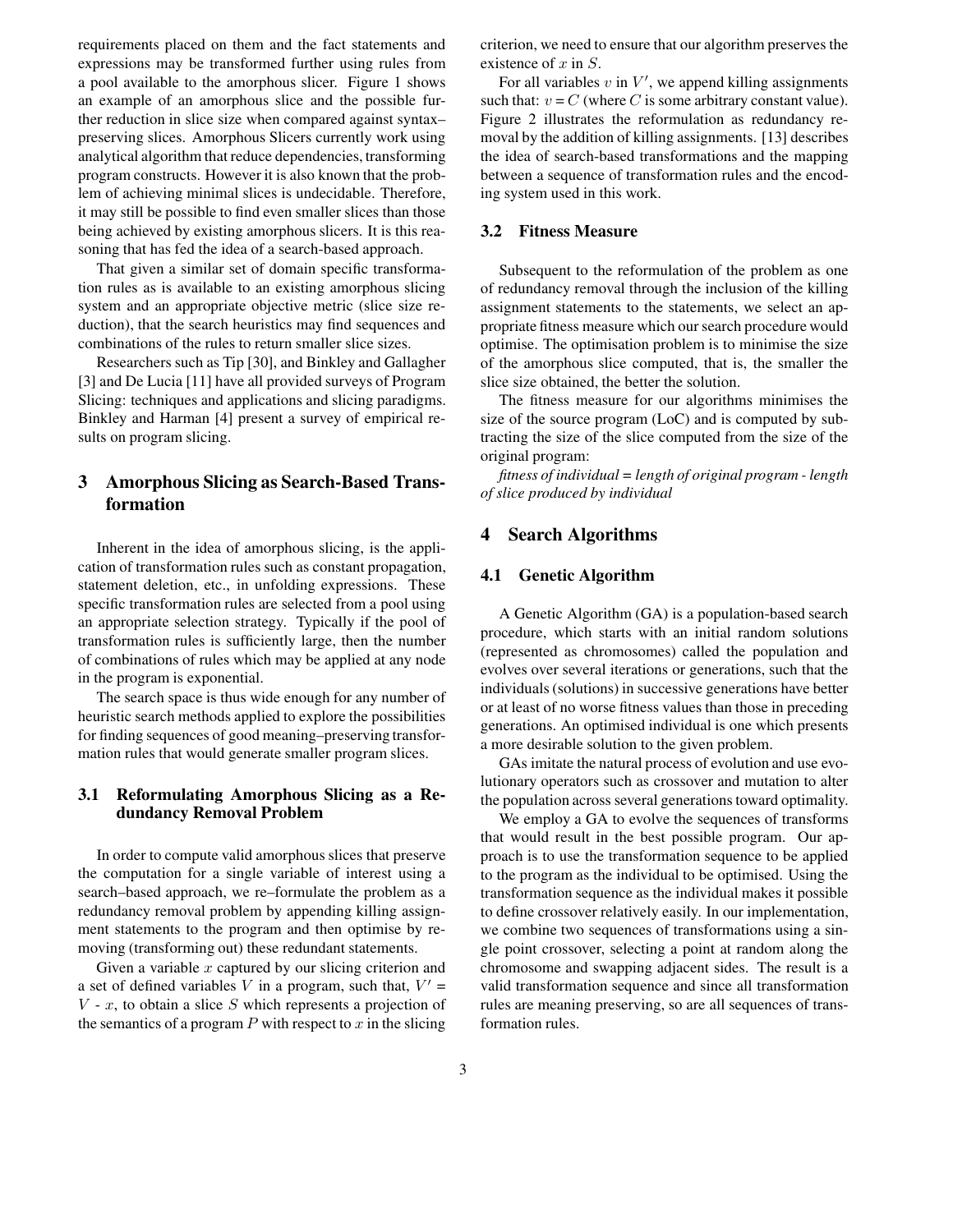| $D := 2*r;$                | $D := 2*r;$                | $slice:=2*pi*r*r+h*pi*2*r;$ |
|----------------------------|----------------------------|-----------------------------|
| FaceArea := $pi*rr;$       | FaceArea := $pi*rr;$       |                             |
| $C := \pi * D$ ;           | $C := \pi * D$ ;           |                             |
| TempArea := pi * FaceArea; | $SArea := 2*FaceArea+h*C;$ |                             |
| SArea := $2*FaceArea+h*C;$ | slice := SArea;            |                             |
| slice := SArea;            |                            |                             |
| Original                   | Syntax-Preserving slice    | Amorphous slice             |

**Figure 1. Illustrative example showing Amorphous Slicing Producing Thinner Slices by Removing Syntactic Restrictions. Slice computed w.r.t. variable** slice at end.

```
D := 2 \cdot r; D := 2 \cdot r;FaceArea := pi*rr; | FaceArea := pi*rr;
C := pi*D; C := pi*D;SArea := 2*FaceArea+h*C; SArea := 2*FaceArea+h*C;slice := SArea; \begin{array}{ccc} \vert & \vert & \vert & \vert & \vert & \vert \end{array}FaceArea := 1;D := 1;slice := SArea;
Source Program: slicing criterion is <br>Re–Constructed Program with killing
variable \text{slice} at end-of-program \vert assignments appended to end-of-program
```
#### **Figure 2. Re–structuring Source Program for Search–Based Transformations**

#### **4.2 Hill Climb Algorithm**

In a local search method such as the Hill–Climbing algorithm (HC), one guesses a solution within the solution space and then moves toward a better solution closer to the goal.

We implemented a HC algorithm to find good transformation sequences. In our implementation, an initial sequence is generated randomly and serves as our starting point. The fitness of this individual is computed. The algorithm iterates through each neighbour to the current position and when a better individual is found, this individual replaces the old one as the current best individual. This process is repeated and if no better neighbour is found, we assume we have arrived at the top of the hill and the current solution remains our best.

The algorithm is restarted several times using a random sequence as the starting individual each time. The aim is that this would divert the algorithm from any local optima and increase the chances of finding a global solution.

#### **4.3 Systematic Search Algorithm**

In this section, we describe a Systematic Search Algorithm (SSA), which we implemented to optimize the search for an amorphous slice. In the SSA, we do not have any notion of an individual but each transformation rule (gene) is applied iteratively to a node in the program. If a particular rule is successful at that point, then it is repeated at the next node, otherwise a new rule is tried out at the specified node. This process is repeated until all the rules are examined per node and the program cursor reaches the end of source–code. The entire process may be restarted again over several iterations.

## **5 Experiment**

The objective of the experiment was to determine whether search–based techniques could be used to compute valid amorphous slices. The algorithms presented were implemented in the Wide Spectrum Language (WSL) using transformation rules from the fermaT transformation workbench [31]. [13] lists some of the transformations rules implemented in the fermaT system and used in this work.

### **5.1 Experimental Set-Up**

We examined the application of search–based methods to find transformations which would optimize programs to generate amorphous slices with respect to a given slicing criterion. The research included comparing the results from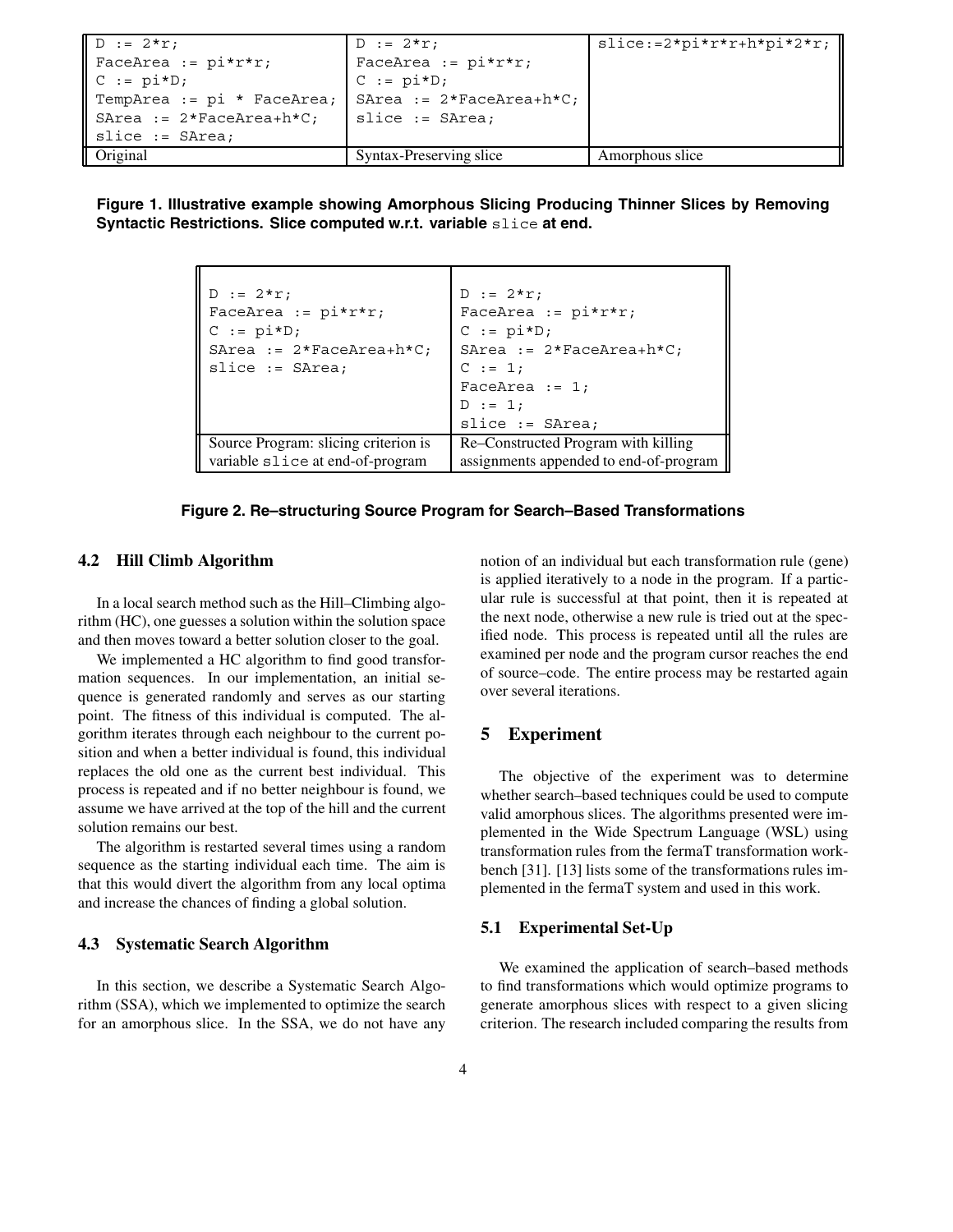four search methods: Genetic Algorithm, Hill–Climb Algorithm, Systematic Search Algorithm and Random Search.

To apply our search methods, there is the need to distinguish the slicing criterion from other asssigned variables within the source by restructuring the program by way of adding killing assignments to the source (as described in section 3). For the individual based search methods, we define arbitrarily a fixed length of 20 genes per individual for the transformation sequences.

We implemented a standard Genetic Algorithm using single point crossover, a mutation rate of 7% and the tournament selection strategy for choosing mating parents. Each combination of genetic material between the parents results in the creation of a single offspring which may replace the parent with a worse fitness value. We define a constant population size of 50 and run the algorithm over 100 generations. The individual with the best fitness score is replicated across successive generations.

The experiment with the hill–climb algorithm was set up with multiple restarts, keeping track of the best individual across the different restarts. The HC Algorithm uses a first ascent technique. A neighbouring individual is analysed and its fitness value computed. If the fitness of the neighbour is better than that of our current position, the neighbour becomes our new current best position. Neighbourhood in our hill–climb algorithm is described as the mutation of a single gene in an individual (all other genes remain unchanged). The algorithm is restarted 10 times with a new random individual each time.

With the Systematic Search Algorithm, each transformation rule is applied iteratively at each node in the program. Because the algorithm works with single genes rather than individuals, a collection of sequences is built up as the algorithm progresses through each program node.

Lastly, we implemented a random search for transformation sequences, also using a fixed length sequence of 20 transformation rules per individual. The experiment is terminated after a fixed number of iterations and the individual with the best fitness score is recorded.

The results presented are averaged over 10 runs for each algorithm.

### **5.2 Test Programs**

During the experiment, each of the algorithms described was tested using 6 subject programs including 2 from a large industrial automobile company: a simple odd and evens programs, a simplified UK tax program, a program computing student marks on a given course, a calendar program, a rear-end window defroster and a braking system controller.

An amorphous slice was computed for each test program w.r.t. every assigned variable in the source code. The num-

|               |       | Search Technique<br>$\%$ |           |    |           |        |
|---------------|-------|--------------------------|-----------|----|-----------|--------|
| Program       | Size  | <b>GA</b>                | <b>SS</b> | HC | <b>RS</b> | LinIAS |
|               | (LoC) |                          |           |    |           |        |
| OddEven       | 41    | 74                       | 79        | 82 | 74        | 87     |
| <b>Tax</b>    |       | 30                       | 33        | 31 | 30        | 34     |
| Calendar      | 87    | 26                       | 51        | 27 | 26        | 53     |
| Defroster     | 123   | 72                       | 77        | 74 | 71        | 78     |
| Marking       | 155   | 48                       | 55        | 53 | 48        | 61     |
| Braking Cllr. | 326   | 60                       | 70        | 59 | 59        | 72.    |

**Figure 3. Results of executing different search techniques to compute amorphous slice and the analytic amorphous slicing system showing average percentage reduction in slice size**

ber of slices generated per technique ranged from 4 slices to over 60 slices computed for the braking system controller.

We observe two outputs from each simulation of the algorithms: the amorphous slice and the number of lines of code for the slice. In the implementation, we keep the source program static. This means that each new application of an individual is applied to the same original source program. The effects on a program of previous applications of transformation seqeuences are discarded before the next sequence is applied.

### **6 Discussion**

Figures 4–9 shows the results of applying different heuristic search approaches to amorphous slicing and are compared against the analytic-based system. On each box plot, each box represents the distribution of the resulting slice sizes when slicing the subject program w.r.t. all assigned variables in the source code. Each chart shows the different amorphous slicing techniques on the x-axis and the resulting slice size in number of lines of code (LoC) on the y-axis. Each result shows at least one of the search techniques perform quite comparable on the average with the results of the slices computed by LinIAS.

We observe that the search heuristic achieved success in slicing the program under test with respect to the slicing criterion, returning in some cases, slice sizes that matched those returned by LinIAS. However, there are variations in the results obtained from the various search techniques. The Hill–Climb Algorithm performed better with the OddEven program than it did with the Tax test program while the Systematic Search Algorithm performed more consistently across the various tests. This perhaps suggests that a hybrid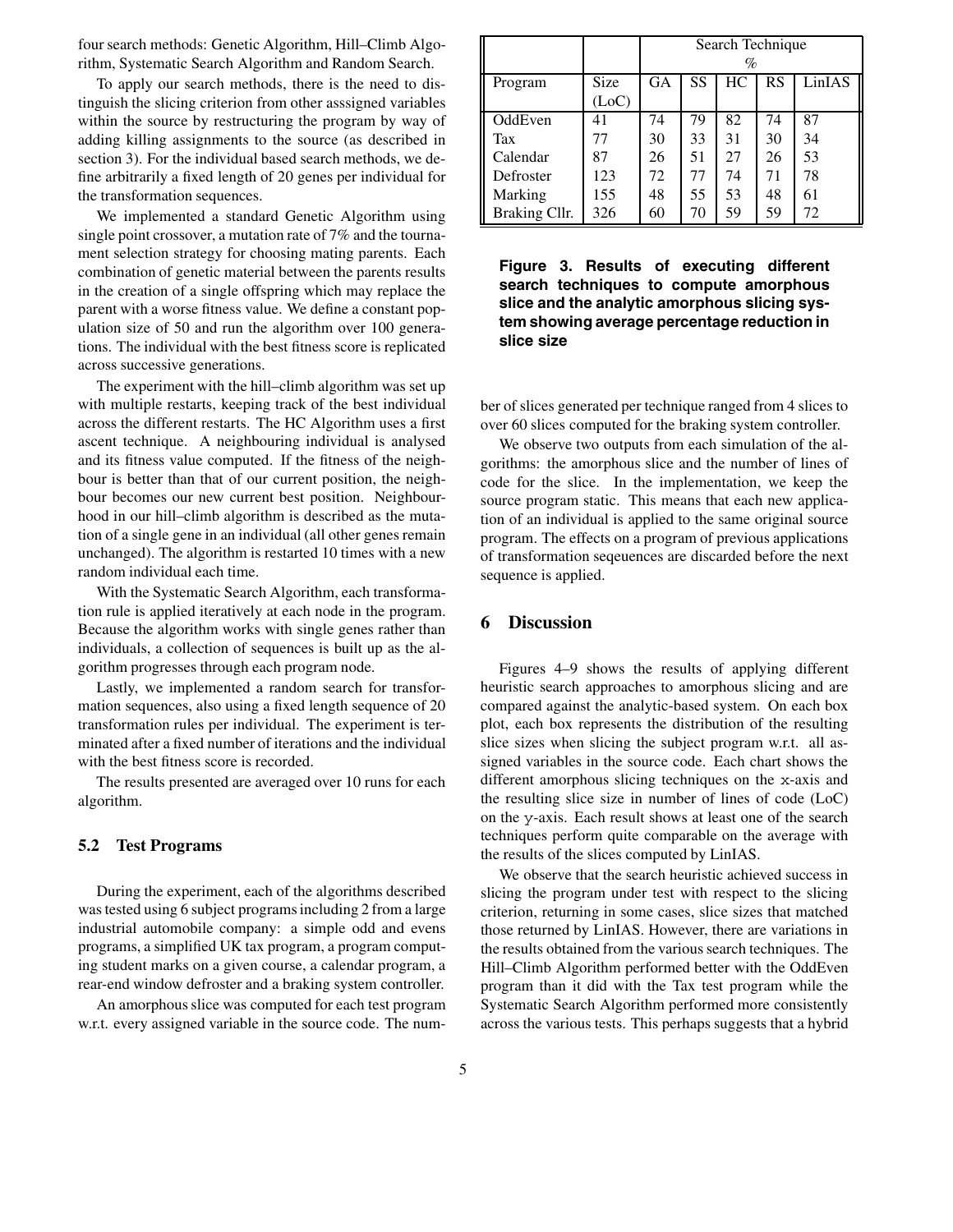

Figure 4. Results of executing different search techniques to compute amorphous slices and the analytic slicing system on the OddsEven subject program



**Figure 5.** Results of executing different search techniques to compute amorphous slices and the analytic slicing system on the Calendar subject program

algorithm may combine the best of each of these individual approaches to produces even better results.

Figure 8, which illustrates the results from the test on the rear-end window controller, shows the Systematic Search technique considerably reducing the program size to a level almost comparable to LinIAS. Encouragingly, the average size for slices produced by search techniques are better than those returned by Random Search. Figures 4, 5, 7 and 9 all show the Systematic Search and *\* or the Hill-Climb Algorithm perform significantly better than Random. In Figure 3, we observe the average reductions in slice sizes and notice in one case an over 80% reduction in the original program size. Statistically we observe positive correlation between the results achieved by the various search approaches and those from LinIAS for each test program with the search techniques performing well for test cases where LinIAS performs well and vice versa.

Furthermore, we also observe that in the simplified UK Tax test case results in Figure 6 and in the OddsEven program in Figure 4, examining specifically four slicing criteria, that the Hill–Climb computed smaller amorphous slices than LinIAS w.r.t these four variables.

Disappointingly however, we notice across the results that whilst the Genetic Algorithm computed valid amorphous slices that were smaller in size than the original program, the size of the slices tended to be comparable to those returned by Random Search. This might either be due to the GA simply being naïve or the problem better suited to local and more directed search heuristics.

Significantly, although the LinIAS system on average returns smaller slices than the search–based approaches, it has a seemingly unfair advantage. It uses as one of its transformations, a traditional syntax-preserving static slicer, which the search methods did not have available to within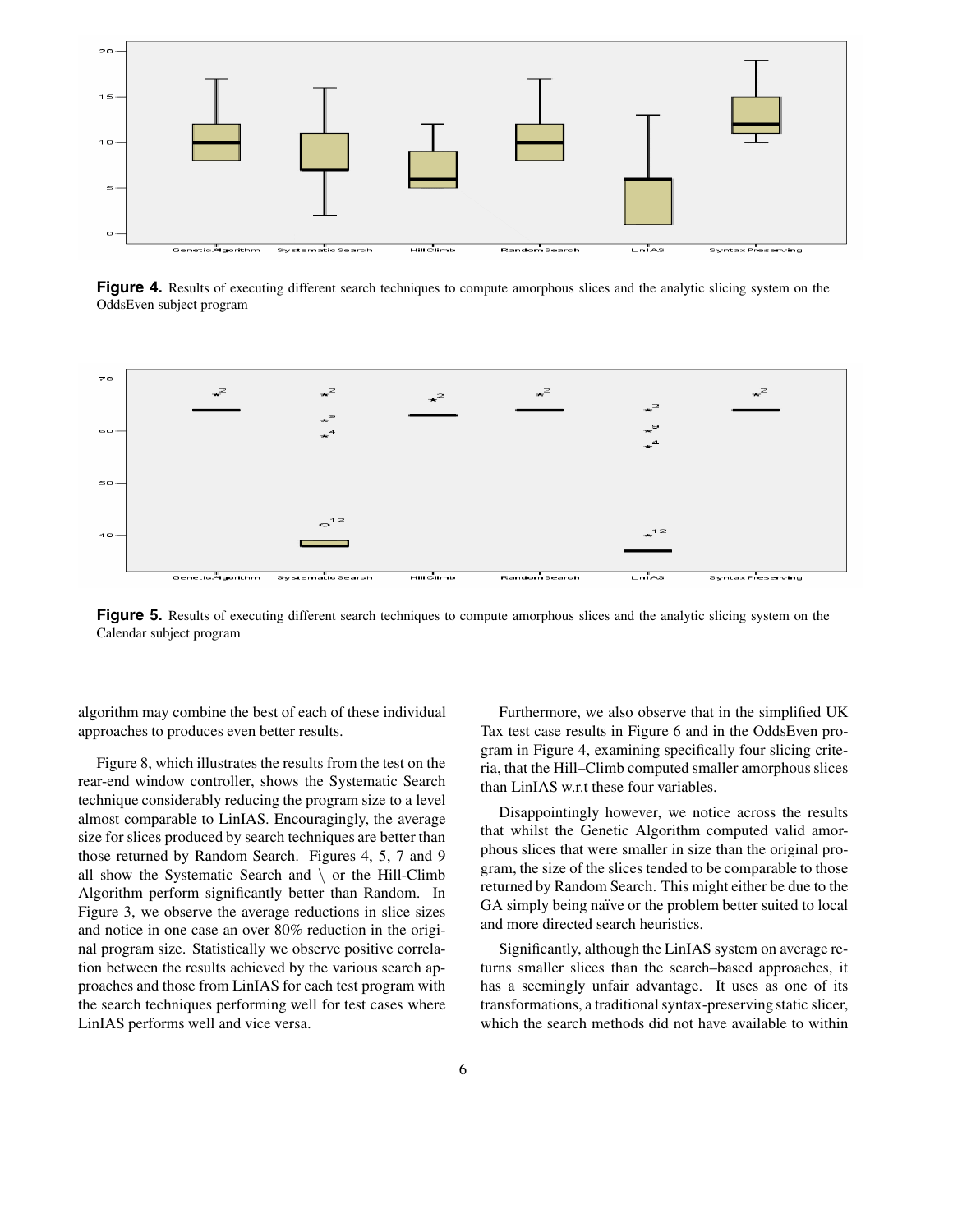

**Figure 6.** Results of executing different search techniques to compute amorphous slices and the analytic slicing system on the Tax subject program



**Figure 7.** Results of executing different search techniques to compute amorphous slices and the analytic slicing system on the Marks subject program

their pool of transformations. The presence of such a traditional slicing transformation rule in the pool of transformation rules available to the search algorithms may result in dramatically improved results than those already observed. The good of this work is to see whether transformation *can* be formulated as a search problem and to investigate the differences between various search algorithms. However, it is very encouraging that these techniques are able to return good and occassionally competitive results despite this handicap.

# **6.1 A Surprising Result**

It has been widely observed that search techniques are good at producing unexpected answers. This happens because the techniques are not hindered by implicit human assumptions. One example is the discovery of a patented digital filter using a novel evolutionary approach [28]. Another example is the discovery of patented antenna designs [22] which are available commercially. The human formalises their (explicit) assumptions as a fitness function. The machine uses this fitness function to guide the search. Should the search produce unexpected results then this reveals some *implicit* assumptions and/or challenges the human's intuition about the problem.

Unlike human–based search, automated search techniques carry with them no bias. They automatically scour the search space for the solutions which best fit the (stated) human assumptions in the fitness function. This is one of the central strengths of the approach.

In a small way, this insight-yielding advantage of search was observed in our experiments on search–based amorphous slicing. For one of the examples — (tax program) in Figure 6 — the amorphous slice found by the search tech-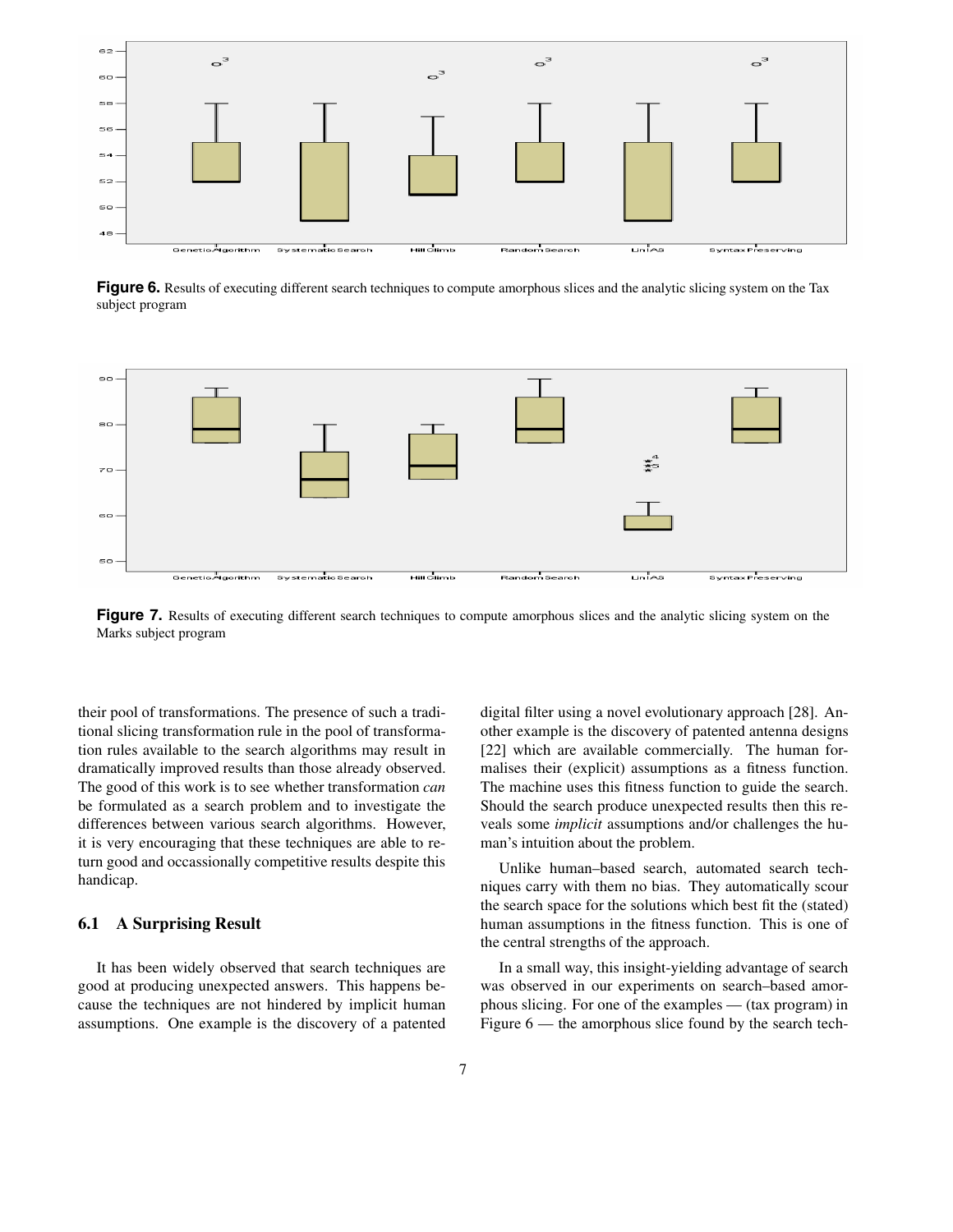

Figure 8. Results of executing different search techniques to compute amorphous slices and the analytic slicing system on the Rear-End Window Controller subject program



Figure 9. Results of executing different search techniques to compute amorphous slices and the analytic slicing system on the Braking Controller subject program

niques was *smaller* than that produced by the analytic algorithm. This seemed impossible at first because the analytic algorithm is designed to produce excellent results with precisely the type of programs under study. Closer examination revealed that the syntax–preserving slices had a weakness in it. It produced an over–large slice, which fed into the amorphous slicing algorithm used by LinIAS. For the particular program and slicing criterion it missed a chunk of code which could be deleted.

# **7 Related Work**

Slicing was introduced by Mark Weiser in 1979 [33] and has been the subject of extensive study since then. However studies [25, 20, 21, 7] carried out from then through to the early 90s employed statement deletion as the sole simplifying transformation used to create slices.

Several authors have indicated that the syntactic subset requirement of syntax-preserving slicing has been a hindrance to the computation of small slices [9]. Indeed, in his thesis, Weiser immediately recognized and acknowledged ([33], page 6) that it would not always be possible for a slice to be constructed as a purely faithful subset of the original program's syntax.

Many other authors have suggested ways of combining slicing and transformation for a variety of applications including refining the precision of syntax-preserving slicing[29], assisting testing [16], identifying unobservable components in optimising task scheduling [14] and registerallocation optimisation [24].

Amorphous slicing was first introduced by Harman and Danicic [17], and has been developed by Binkley [2] and Harman, Binkley and Danicic [15] and by Ward [32]. Binkley's approach uses the System Dependence Graph [20],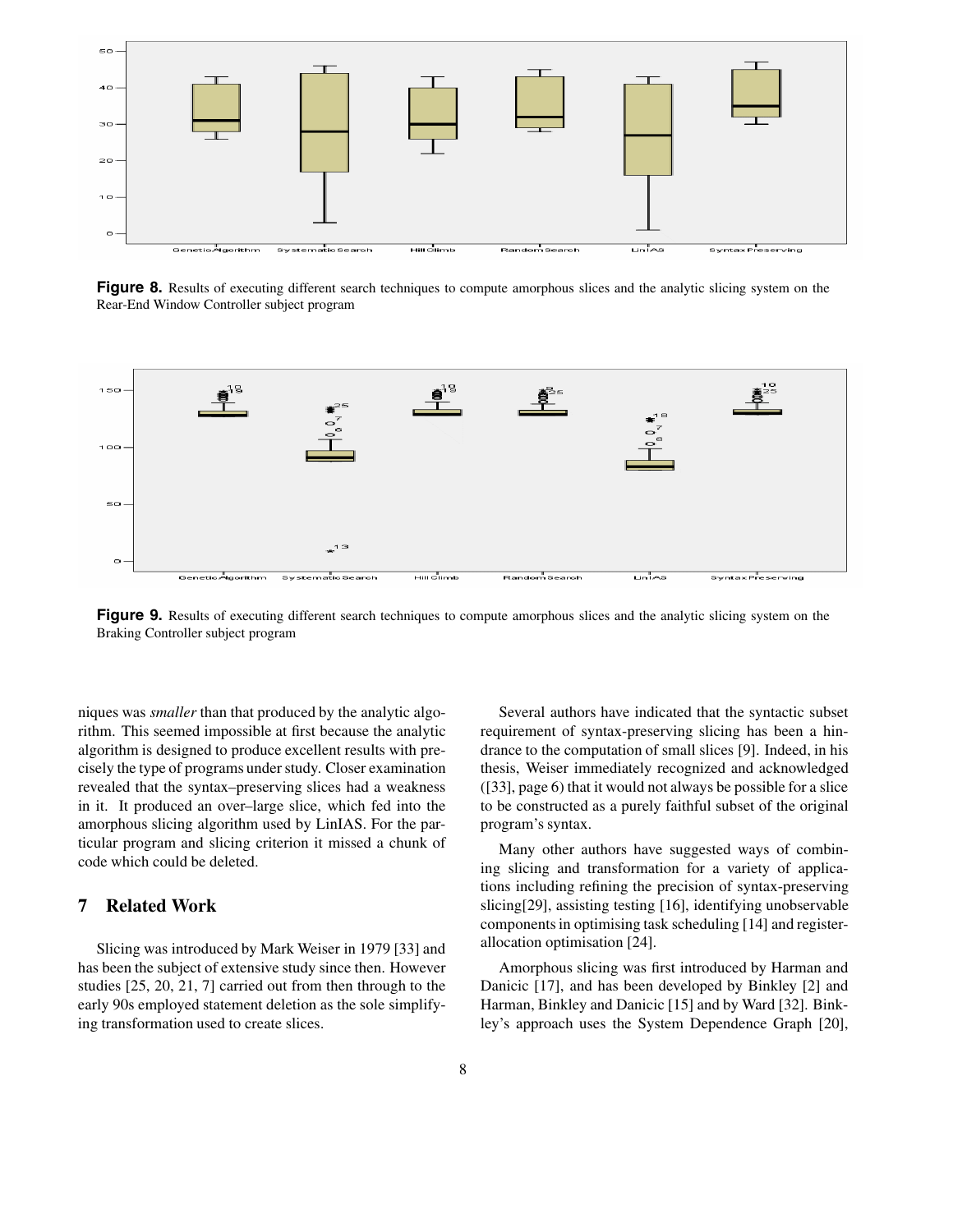while Ward's approach uses a novel syntax–preserving slicing algorithm,which is currently under development into an augmented system for producing semantic slices [32],which are closely related to amorphous slices. Binkley et al. [5, 15] have shown that amorphous slicing aids program comprehension. Hierons, Harman and Danicic [19] have shown how amorphous slices can be used to (partly) ameliorate the equivalent mutant problem for mutation testing.

Search–Based transformation have been researched by several authors: Fatiregun et al. [13] examined using search based techniques to (fully) automate program transformation at source–code level. Cooper et al. [10] examined using biased random sampling search means to find ideal sequences for perfoming compiler optimisations. Nisbet [23] focused on using GAs to find program restructuring transformations for FORTRAN programs to execute on parallel architectures and Ryan [27] worked on using search techniques to automate parallelisation for super–computers.

### **8 Future Work**

The following issues will be addressed in future work. First, research into the scalability of this approach by applying the techniques proposed for very large-scale subject programs.

Secondly, in the present study, the search–based approaches were implemented independently. We propose experimenting with other search–based heuristic and implementing a hybrid algorithm, for example, we could use systematic search to produce a set of transformations, which will then be used to seed a hill–climbing algorithm. The results of 'different versions' of the systematic search/hill– climb may then be used as an initial population for a GA and then finally hill–climb on the results of the GA.

Thirdly, the current approach with the search algorithms is to keep the program under test fixed (static) for each application of an individual transformation sequence. For algorithms that require transformation sequence as unique individuals such as the GA and HC, each application of an individual transforms an old copy of the original program under consideration. We propose to dynamically change the program under consideration each time a tansformation sequence is applied and returns a smaller slice of the original. That way, subsequent sequences act upon improved versions of the program under consideration and should ultimately produce much smaller slices.

### **9 Conclusion**

This paper introduces the idea of using search–based approaches to compute amorphous slices. By reformulating the amorphous slicing problem as a redundancy removal problem, we are able to apply transformations capable of eliminating redundancies and simplifying dependencies to reduce the size of program slices and preserve the computations for a particular variable of interest.

We implement a Genetic Algorithm, Hill–Climb and System Search Algorithm to traverse the search space for transformation sequences and report that all three algorithms produce valid amorphous slices that are smaller in size than the original program under study and present a case where a search–based approach performs better than a dedicated analytic amorphous slicing system.

### **References**

- [1] D. W. Binkley. The application of program slicing to regression testing. In M. Harman and K. Gallagher, editors, *Information and Software Technology Special Issue on Program Slicing*, volume 40, pages 583–594. Elsevier Science B. V., 1998.
- [2] D. W. Binkley. Computing amorphous program slices using dependence graphs and a data-flow model. In *ACM Symposium on Applied Computing*, pages 519–525, The Menger, San Antonio, Texas, U.S.A., 1999. ACM Press, New York, NY, USA.
- [3] D. W. Binkley and K. B. Gallagher. Program slicing. In M. Zelkowitz, editor, *Advances in Computing, Volume 43*, pages 1–50. Academic Press, 1996.
- [4] D. W. Binkley and M. Harman. A survey of empirical results on program slicing. *Advances in Computers*, 62:105– 178, 2004.
- [5] D. W. Binkley, M. Harman, L. R. Raszewski, and C. Smith. An empirical study of amorphous slicing as a program comprehension support tool. In 8*th IEEE International Workshop on Program Comprehension (IWPC 2000)*, pages 161–170, Limerick, Ireland, June 2000. IEEE Computer Society Press, Los Alamitos, California, USA.
- [6] T. Bull. *Software maintenance by program transformation in a wide spectrum language*. PhD thesis, University of Durham, UK, School of Engineering and Computer Science, 1994.
- [7] G. Canfora, A. Cimitile, and A. De Lucia. Conditioned program slicing. In M. Harman and K. Gallagher, editors, *Information and Software Technology Special Issue on Program Slicing*, volume 40, pages 595–607. Elsevier Science B. V., 1998.
- [8] G. Canfora, A. Cimitile, A. De Lucia, and G. A. D. Lucca. Software salvaging based on conditions. In *International Conference on Software Maintenance (ICSM'96)*, pages 424– 433, Victoria, Canada, Sept. 1994. IEEE Computer Society Press, Los Alamitos, California, USA.
- [9] J. Choi and J. Ferrante. Static slicing in the presence of goto statements. *ACM Transactions on Programming Languages and Systems*, 16(4):1097–1113, July 1994.
- [10] K. D. Cooper, P. J. Schielke, and D. Subramanian. Optimising for reduced code space using genetic algorithms. In *Proceedings of the 1999 Workshop on Languages, Compilers and Tools for Embedded Systems (LCTES)*, May 1999.